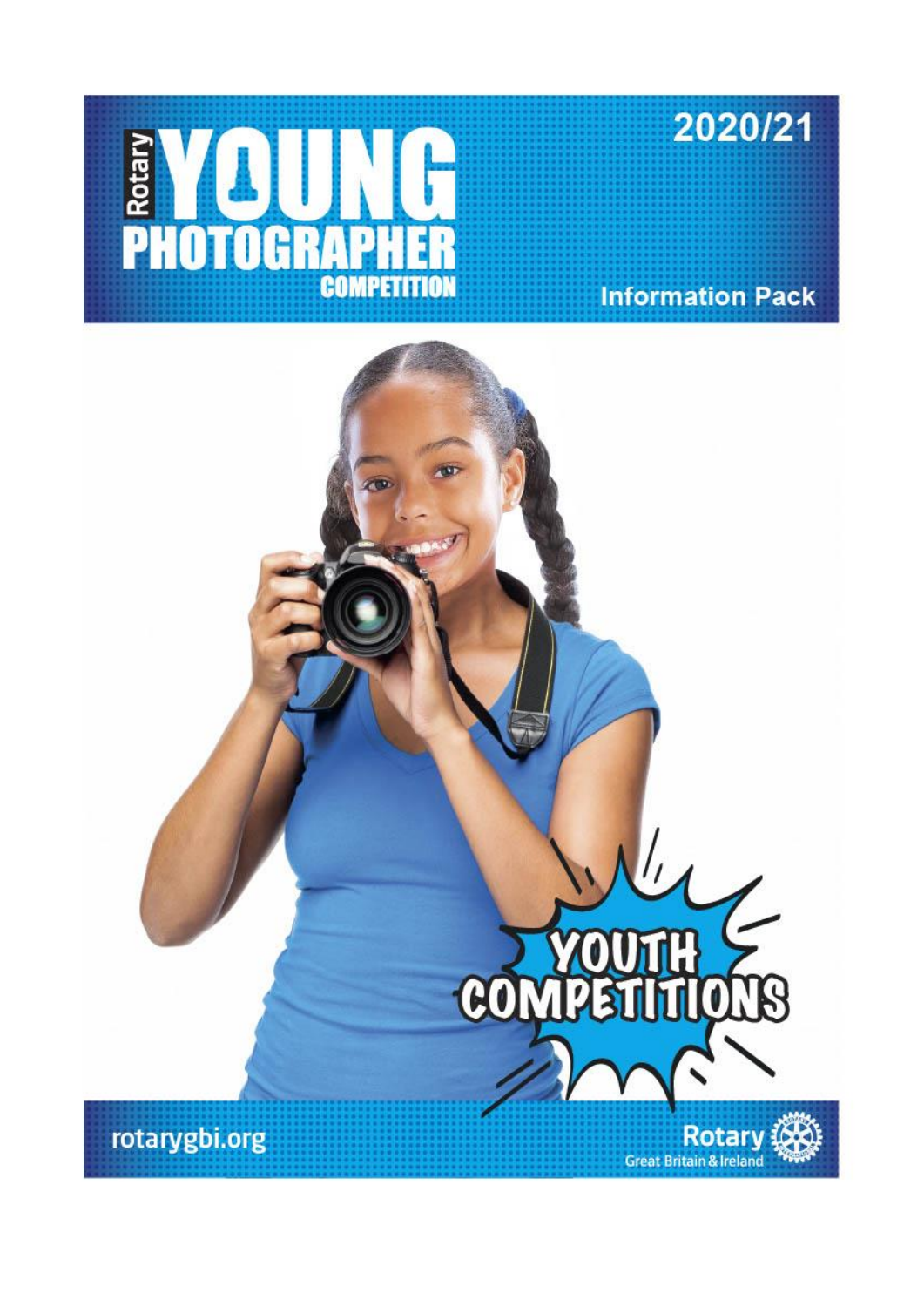

# **Information Pack for 2020 – 2021**

# **Theme Page 2 Introduction Page 2 Aims and Objectives Page 2 Page 2 Page 2 Page 2 Page 2 Page 2 Page 2 Page 2 Page 2 Page 2 The Three Stages of the Competition Page 3 Local Heats District Finals National Final Competition Guidelines Page 3 - 4 Task Judges Judging Criteria Prizes Rotary Youth Competitions Page 4 Working with Children Page 4**

**Content:**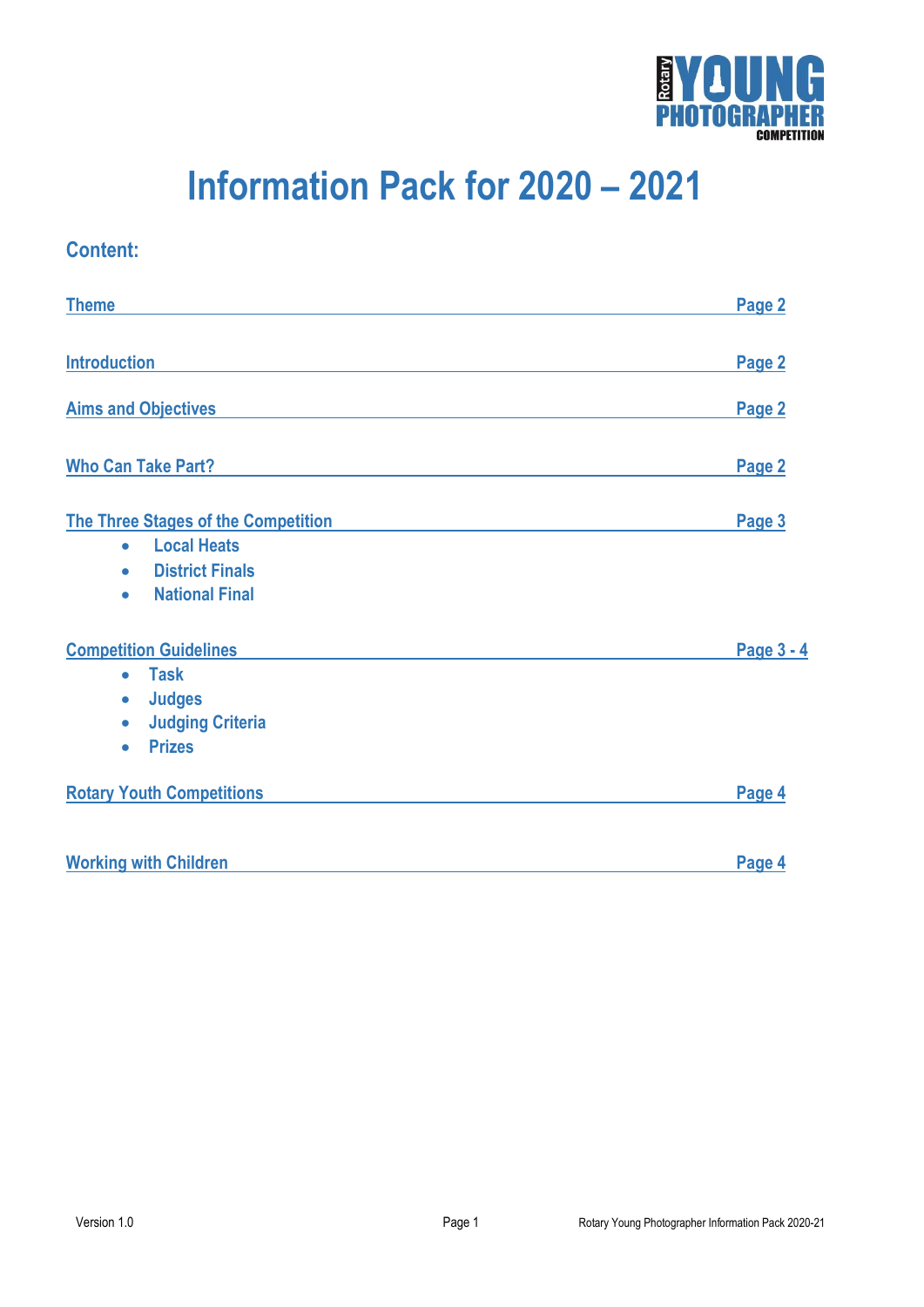

# **Information Pack for 2020 – 2021**

# **THEME – 'Wild Nature'**

# **Introduction**

The Young Photographer Competition is a well-established and successful competition organised and promoted by Rotary International in Great Britain and Ireland (Rotary GB&I).

There are three stages to the competition, each designed to support and encourage the development of photographic skills. Some stages may have more than one round.

# **Aims and Objectives**

The competition aims to encourage young people to:

- experiment with photography
- use digital and/or traditional methods of photography
- demonstrate interpretation of the topic
- express ideas through the medium of photography

# **Who can take part?**

The competition is open to all schools and college communities and those who are home educated, along with any other young peoples' community organisations, for example, community RotaKids, community Interact, Scout Groups, Girl Guides.

There are three age groups:

| Junior:       | 7 to 10 years old  |
|---------------|--------------------|
| Intermediate: | 11 to 13 years old |
| Senior:       | 14 to 17 years old |

Entrants must not be over the upper age parameter for each group on 31 August 2020.

With the age qualifying date of 31st August 2020, it should be noted that some junior entrants may be 11, intermediate entrants may be 14 and some senior entrants may be 18 at the time of some or all the stage competitions i.e. a competitor who may be 17 on 31st August but turns 18 on 1st September is allowed to enter. **Competitors must include their age on the application form.**

#### **Students should enter the competition organised by the local Rotary club through their respective group, as detailed above.**

Competitors, schools, colleges, and organisations may participate in a competition held in a Rotary club/district outside of their geographical boundary but may compete in only one club/district event.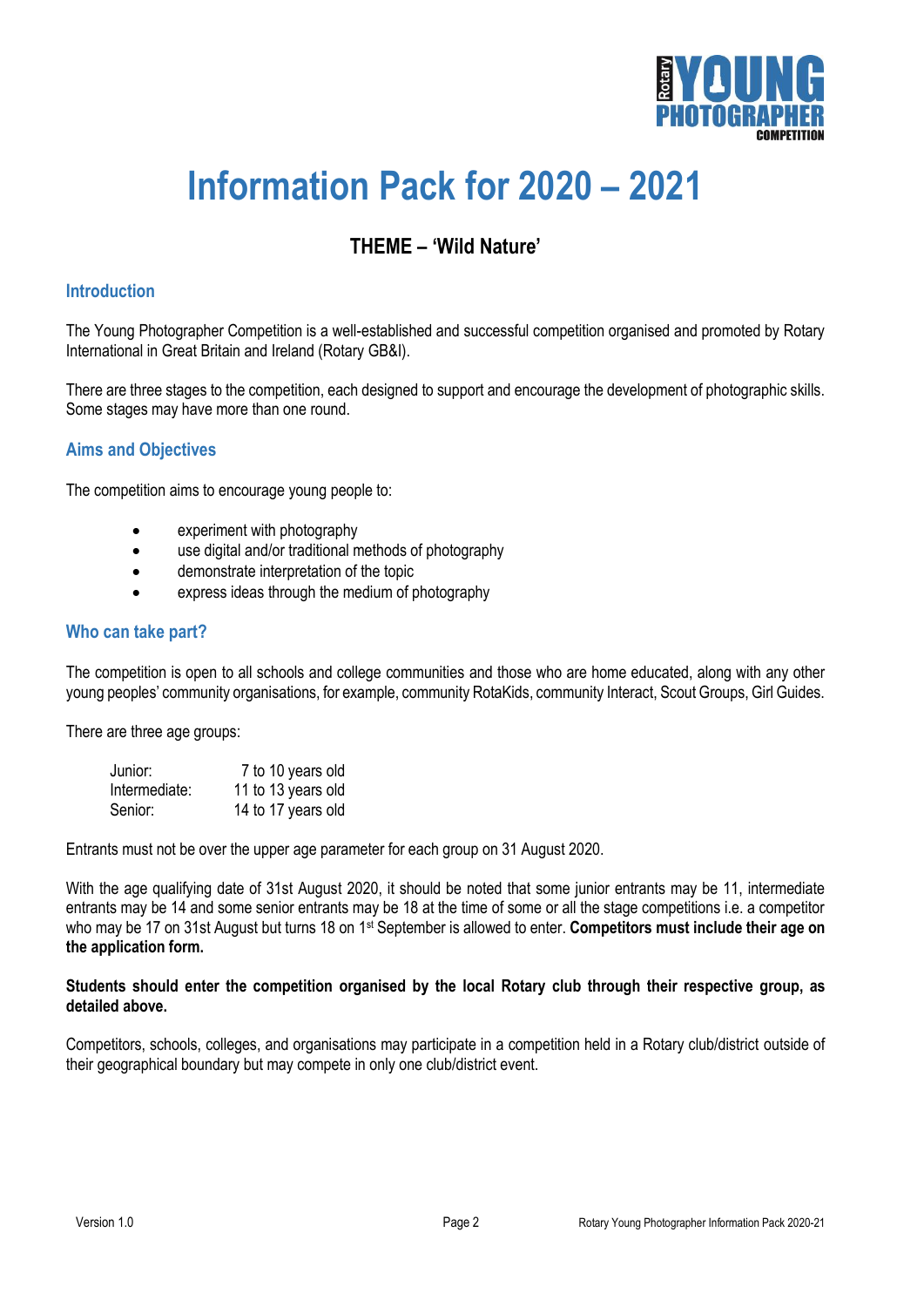

# **The Three Stages of the Competition**

#### **Local Heats**

These are organised by local Rotary clubs between September and December. The winners of each age group are entered into a district competition.

Local Rotary Clubs can be found by using the club finder facility in the top left-hand corner of the Home Page of the Rotary International in Great Britain and Ireland website [www.rotarygbi.org.](http://www.rotarygbi.org/)

#### **District Competitions**

These are organised by Rotary between January and February. The winners of each age group are entered into the national final.

#### **National Final**

This is organised by Rotary. One entry per age group from each district may be submitted by **Monday 29th March 2021** to the Rotary Support Centre. All enquiries to the co-ordinator, Peter Dowse - [young-photographer@rotarygbi.org](mailto:young-photographer@rotarygbi.org)

### **The dates for local heats and district competitions will be determined locally. Entrants should check dates with their local Rotary club in the first instance.**

# **Competition Guidelines**

#### **Task**

To produce a portfolio of three photographs based upon the theme, '**Wild Nature'** in colour or black and white. The photo's must be submitted individually. Each photo should be no larger than A4 size. Mobile Phones may be used in addition to cameras.

*No actual examples will be shown here as it will be up to the individual competitors to show their interpretation of the chosen topic.*

**District competition winners, will be required to provide a digital copy in jpg format and ideally 5Mb for an A4 sized print, as part of the national final submission.** 

**IMPORTANT RESTRICTIONS TO NOTE**: Please note that entries and supporting information sent electronically **MUST NOT EXCEED 15Mb per email sent**. Emails over this limit will not be received at the Support Centre. Alternative options are to send the nomination and supporting information across several emails or contact [Andy Smith,](mailto:mailto@andy.smith@rotarygbi.org) Rotary CDS Team, to organise a file transfer facility.

To accompany the portfolio, each entrant must provide a brief sentence describing the relationship of each photograph to the theme.

*Important Notice: Please note that photographs and videos of people under 18 years old must be accompanied by written permission from the parent, guardian or carer of the person(s) photographed. Please attach individual Rotary GB&I 'Form B: Consent form for the use of photographs, film or video recordings of children or vulnerable adults'*

Entries should be sent to the stage organiser by the closing date.

Winners' photographs will be displayed at the [Volunteer](https://www.volunteerexpo.co.uk/) Expo at the beginning of May 2021.